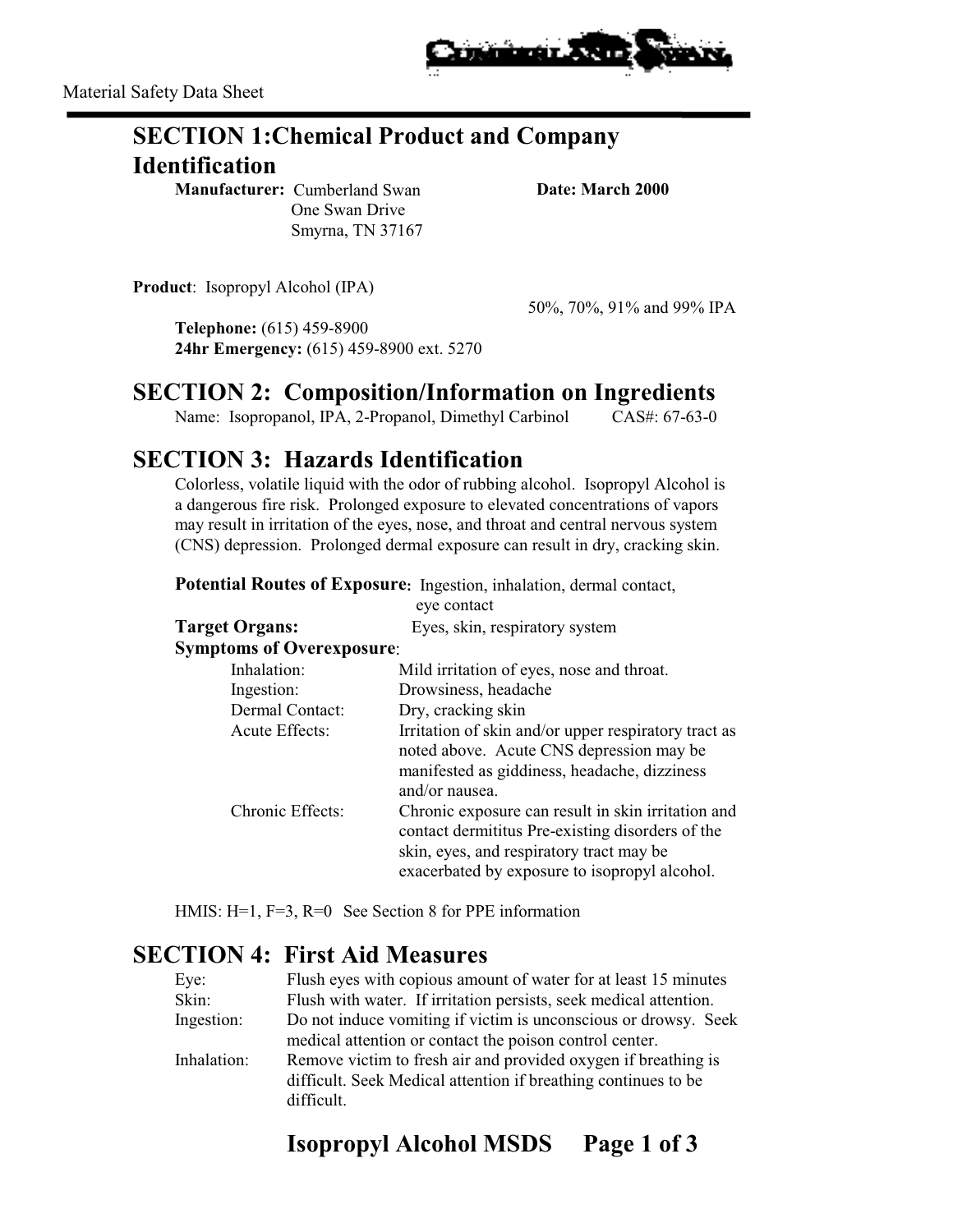## **SECTION 5: Fire Fighting Measures**

| Extinguishing Media:      | Use water fog, alcohol foam, dry chemical or CO2          |
|---------------------------|-----------------------------------------------------------|
| Unusual Fire or           | Containers exposed to intense heat from fires should be   |
| <b>Explosion Hazards:</b> | cooled with large amounts of water to prevent buildup of  |
|                           | internal pressure due to vapor generation which could     |
|                           | result in container rupture.                              |
| Recommendations:          | Clear area of unprotected personnel. Wear complete        |
|                           | turnout gear. Cool containers exposed to fire with water. |

#### **SECTION 6: Accidental Release Measures**

| Large Spills: | Eliminate all ignition sources. Equipment must be grounded to  |
|---------------|----------------------------------------------------------------|
|               | prevent sparking. Evacuate the area of unprotected personnel.  |
|               | Contain source of spill. Dike or otherwise confine spilled     |
|               | product. Uncontrolled releases to air, land, or water may be   |
|               | reportable to the National Response Center (1-800-424-8802).   |
| Small Spills: | Take up with absorbent material and place in non-leaking       |
|               | container; seal tightly. Dispose of absorbent (see section 13) |

#### **SECTION 7: Handling and Storage**

| Storage Requirements: Store in tightly closed containers in a cool, dry area |
|------------------------------------------------------------------------------|
| away from heat and other possible ignition sources.                          |
| Handling precautions: Use non-sparking tools to open containers. Maintain    |
| appropriate class of fire extinguishers nearby in case                       |
| of fire.                                                                     |

#### **SECTION 8: Exposure Controls / Personal Protection**

OSHA PEL=400ppm OSHA STEL=500ppm IDLH=12,000ppm **Recommended Engineering Controls:** Use explosion-proof ventilation equipment as necessary to maintain airborne concentrations below the PEL. Ground all containers to prevent static sparks during fluid transfers.

**Recommended Admin Controls:** Train employees on the hazards of Isopropyl Alcohol

**PPE:** Goggles, gloves, NIOSH approved respiratory protection required when above PEL/TWA

**Recommended Hygiene Practices:** Clean PPE and work clothing contaminated prior to reuse. After working with this product, be sure to wash before eating, smoking, drinking, or applying cosmetics.

# **SECTION 9: Physical and Chemical Properties**<br>Appearance: Colorless Liquid UEL: 12% LEL: 2%

**Appearance:** Colorless Liquid UEL: 12% LEL: 2% **Odor:** Mild Rubbing Alcohol Odor Threshold: 43ppm Water solubility: Miscible

|                                                      | 50% IPA                   | 70%IPA    | $91\%$ IPA                                          | 99%IPA      |
|------------------------------------------------------|---------------------------|-----------|-----------------------------------------------------|-------------|
| Vapor Pressure ( $\omega$ 68 <sup>0</sup> F) approx. | $29$ mm                   | $23$ mm   | $33$ mm                                             | $33$ mm     |
| Specific Gravity                                     | .929                      | .878      | .790                                                | .790        |
| <b>Boiling Point</b>                                 | 1760 F                    | 1769 F    | $1800$ F                                            | $181^{0} F$ |
| Flash Point (TAG Open Cup)                           | $74.50$ F                 | $70.50$ F | 54 $0$ F                                            | 53 $0F$     |
| Freezing Point                                       | $-32 - 50$ <sup>0</sup> C |           | $-32 - 50$ <sup>0</sup> C $-32 - 50$ <sup>0</sup> C | 1270F       |
| Molecular Weight                                     | 47.5                      | 47.5      | 47.5                                                | 60.1        |
| <b>Auto Ignition Temperature</b>                     | No Data                   | No Data   | No Data                                             | $7500$ F    |

# **Isopropyl Alcohol MSDS Page 2 of 3**